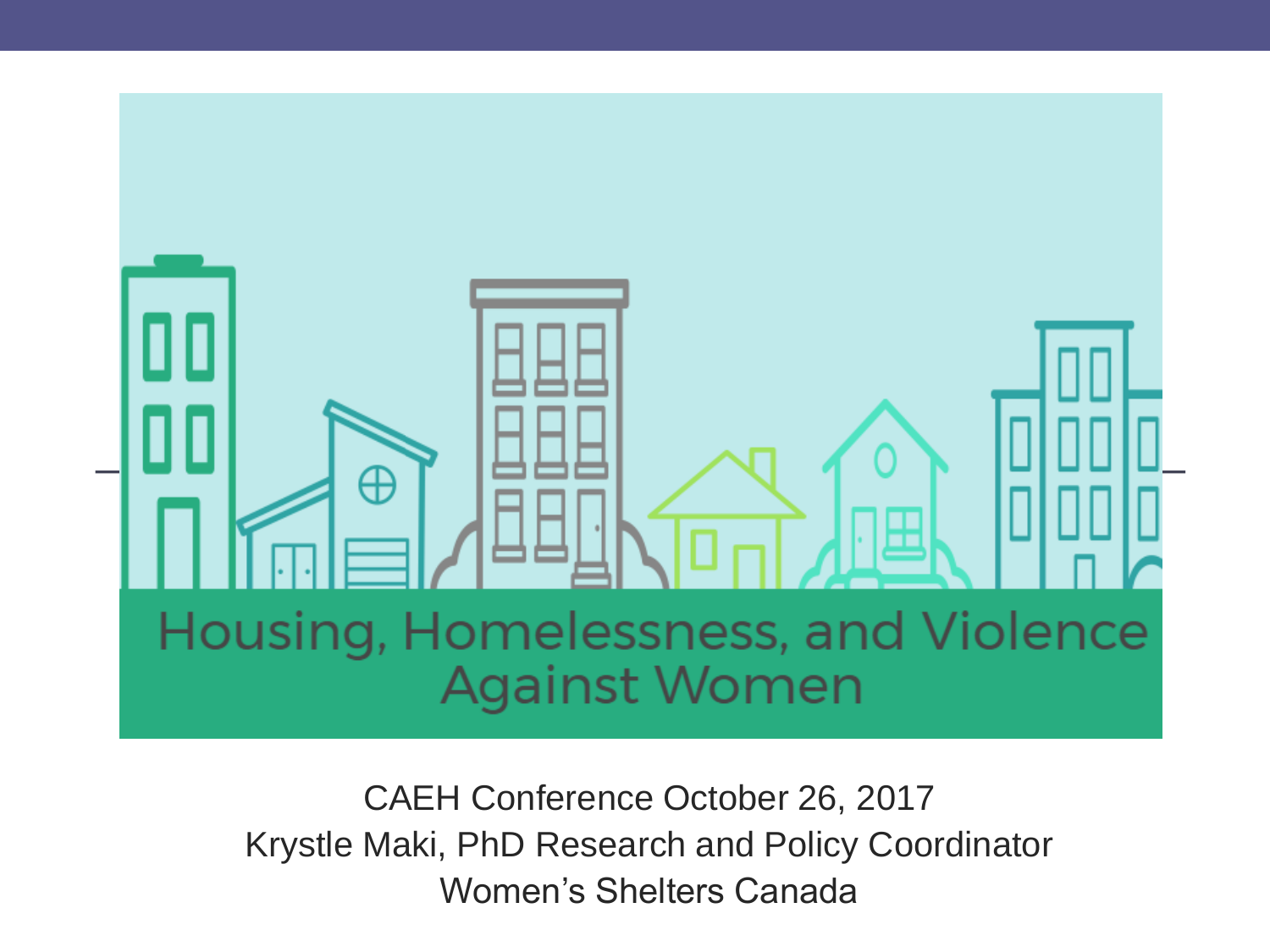## Sector terminology

- VAW Violence Against Women (sector and services)
- DV domestic violence
- IPV intimate partner violence
- SPP Special Priority Policy
- HIFIS Homeless Individuals and Families Information System

#### **Women's Shelters Canada**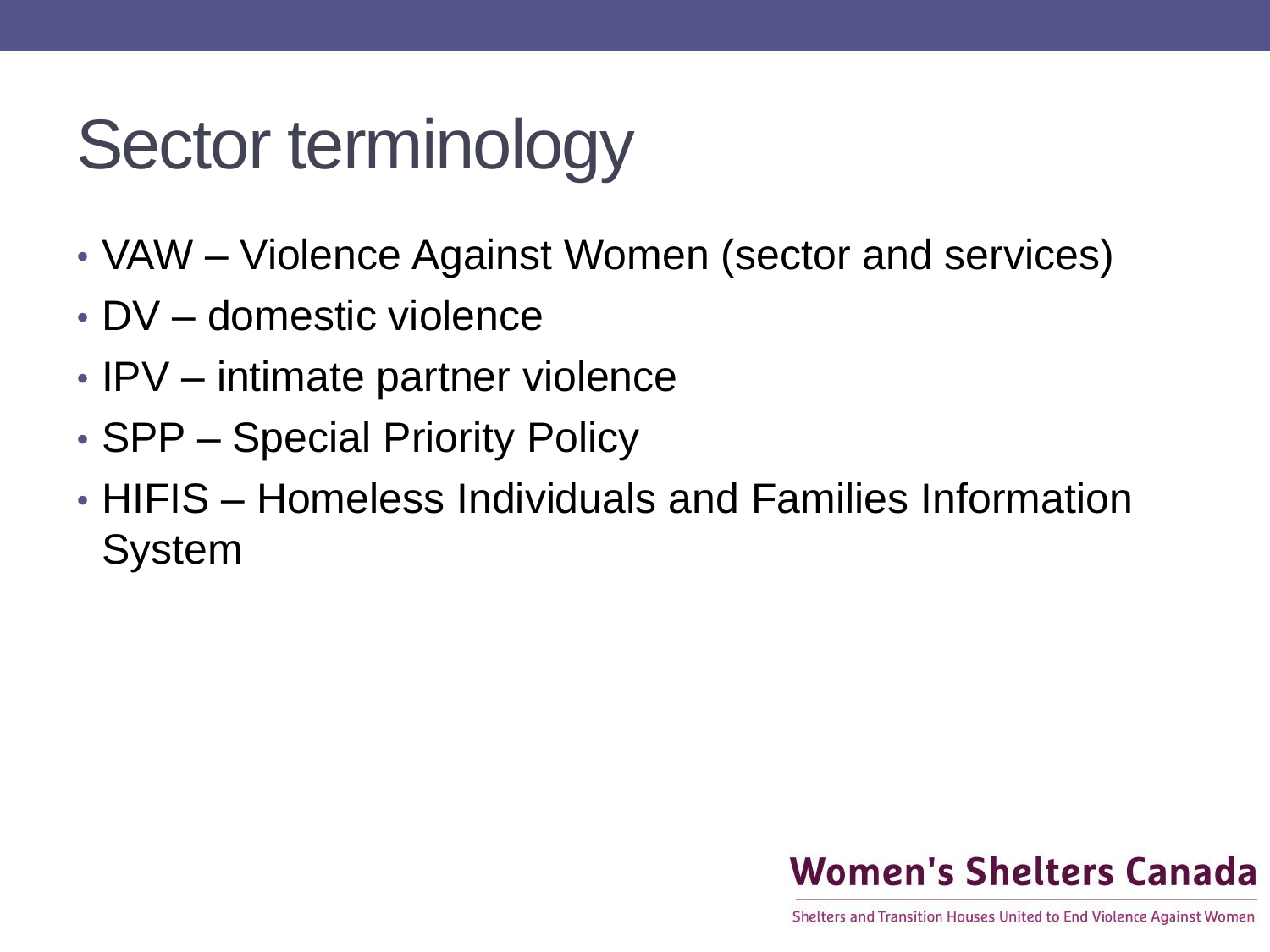#### Women's Shelters Canada – Who we are

- National Network for Violence Against Women (VAW) shelters and transition houses
- Provide knowledge exchange, networking opportunities, research, advocacy at the federal level
- Non-profit governed by board of directors
- Advisory council made up of provincial and territorial association coordinators
	- Provide expertise to guide our projects
	- Keep us informed on the regional changes (legislation, policy, funding etc.) across the country



ShelterSafe.ca is an online clickable map which serves as a fast resource to connect women with the nearest Canadian shelter that can offer hope, support and safety from abuse.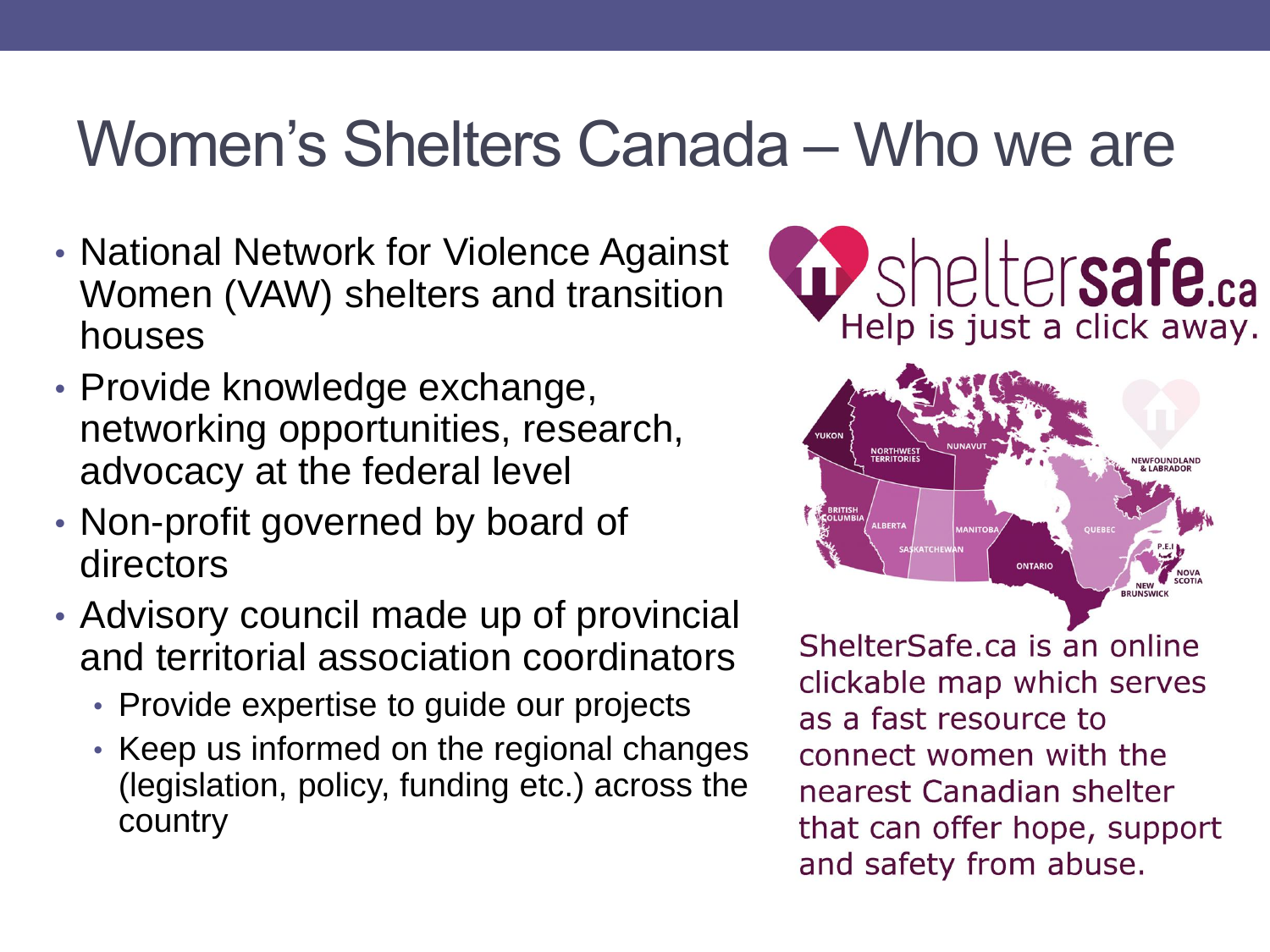# VAW, Housing, and Homelessness

- WSC's 2016 annual survey for VAW shelters/transition houses found that 30% reported no social housing supports in their community (higher for rural and remote).
- In 2017, 44% of shelters surveyed were full on snapshot day.
- Research, identify and evaluate what housing and homelessness supports are available to women fleeing violence (academic, policy, NGO reports etc.).
- Organize cross sectoral Roundtable on VAW, Housing, and Homelessness.
- Recommendations to the National Housing Strategy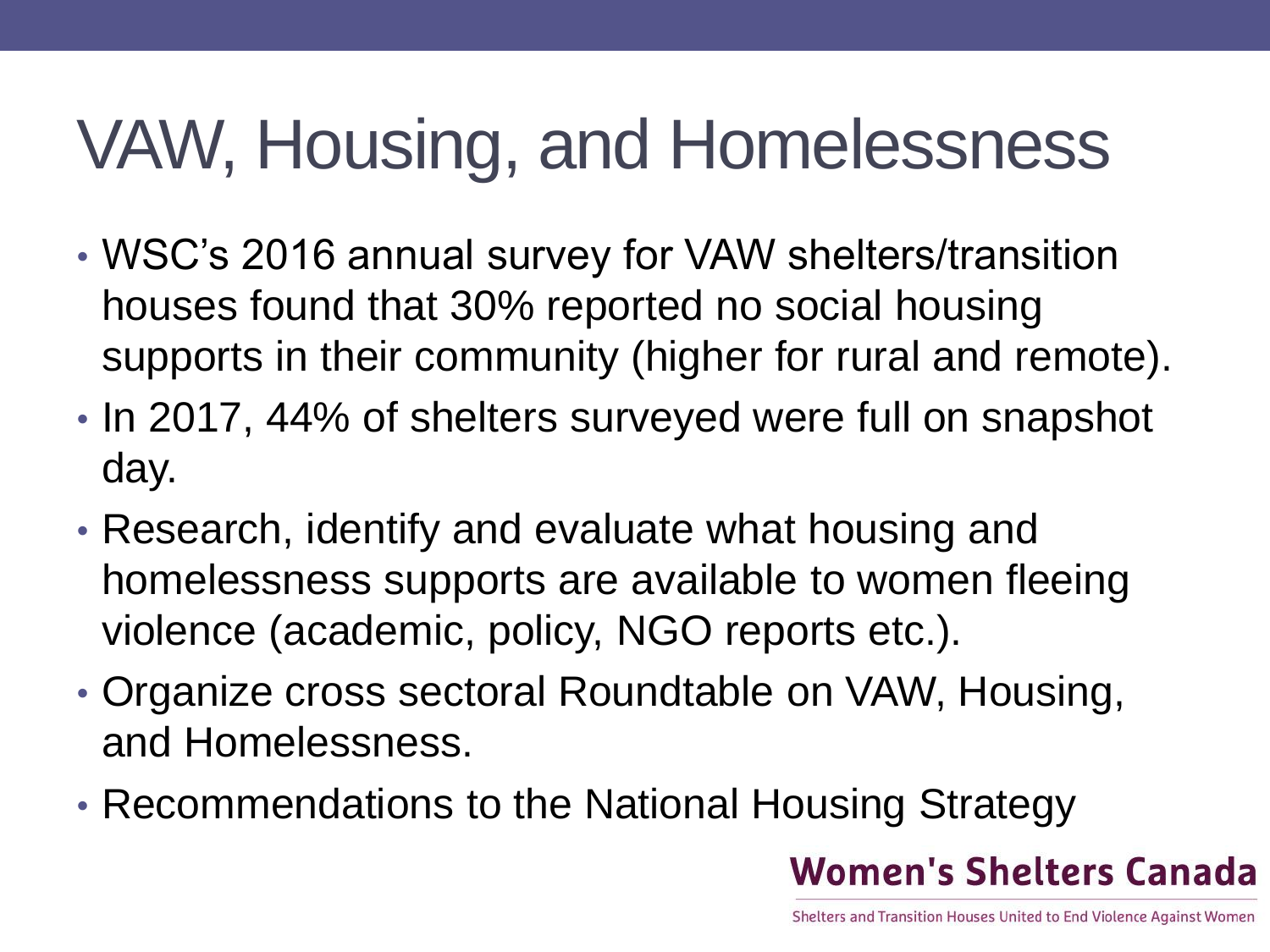#### Research – what supports and programs exists for DV survivors?

Purpose: highlight the links between domestic violence, housing instability, and women's homelessness.

- **Social and affordable housing**
- **Special Priority Status (SPP) for DV survivors social housing**
- Ontario Portable Housing Benefit for DV survivors (pilot project)
- Housing First Models

Evaluate social housing and homelessness supports:

- What are the eligibility requirements?
- How accessible are the programs?
- Are the benefits or programs coordinated with social assistance/income supports or other provincial government supports?**Women's Shelters Canada**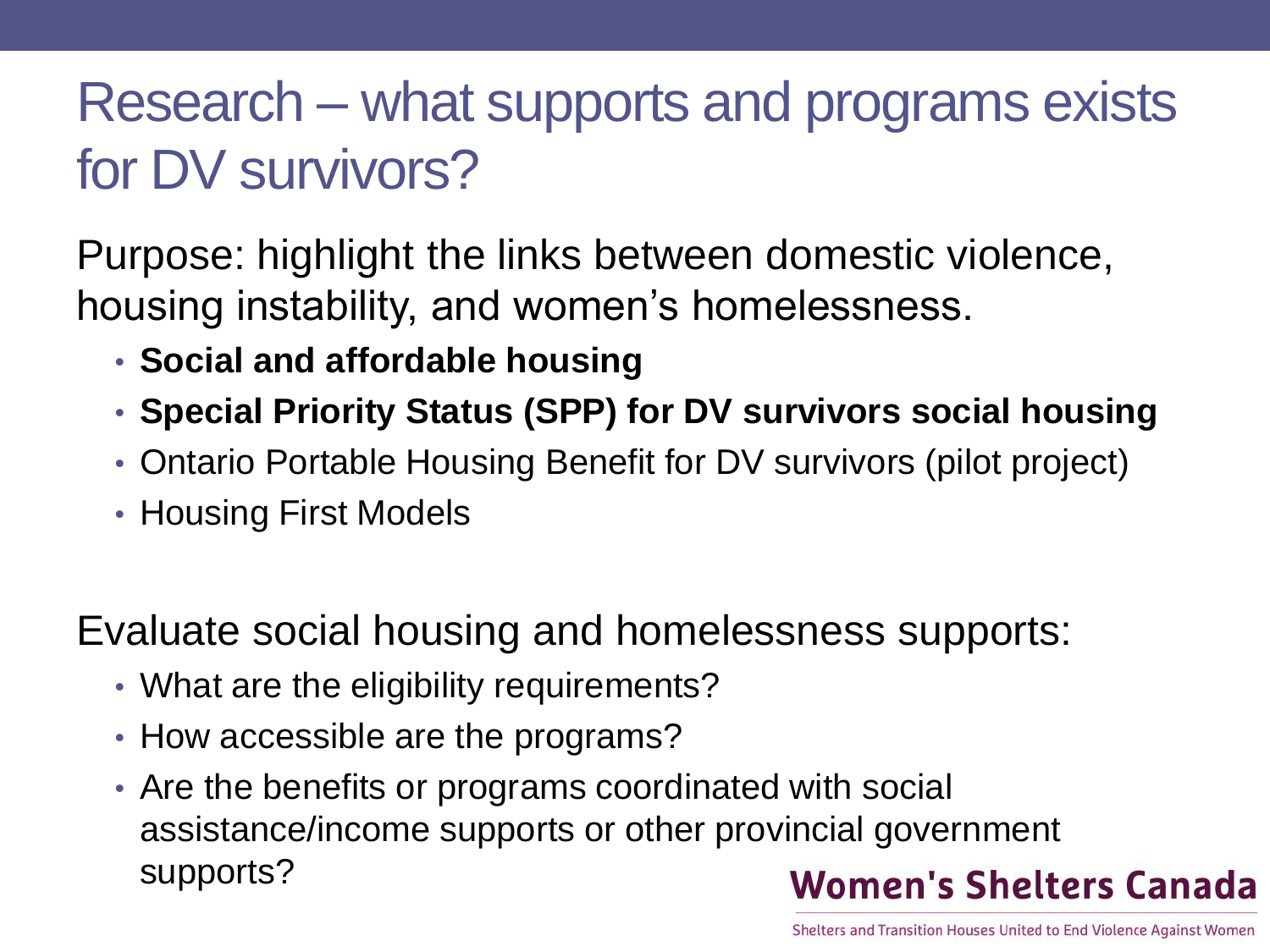#### Access to safe, affordable and appropriate housing

Access to safe and affordable housing remains one of the leading barriers for women escaping violence and domestic violence (DV) is one of the main causes of homelessness among Canadian families. Research has demonstrated that DV survivors are most at risk for violence and homicide when they try to leave an abusive situation.

The lack of safe and affordable housing models, integration of safety planning and service delivery make it difficult for DV survivors to find, secure, and maintain housing.

Intake processes to access housing supports may revictimize and retraumatize DV survivors as they navigate various systems.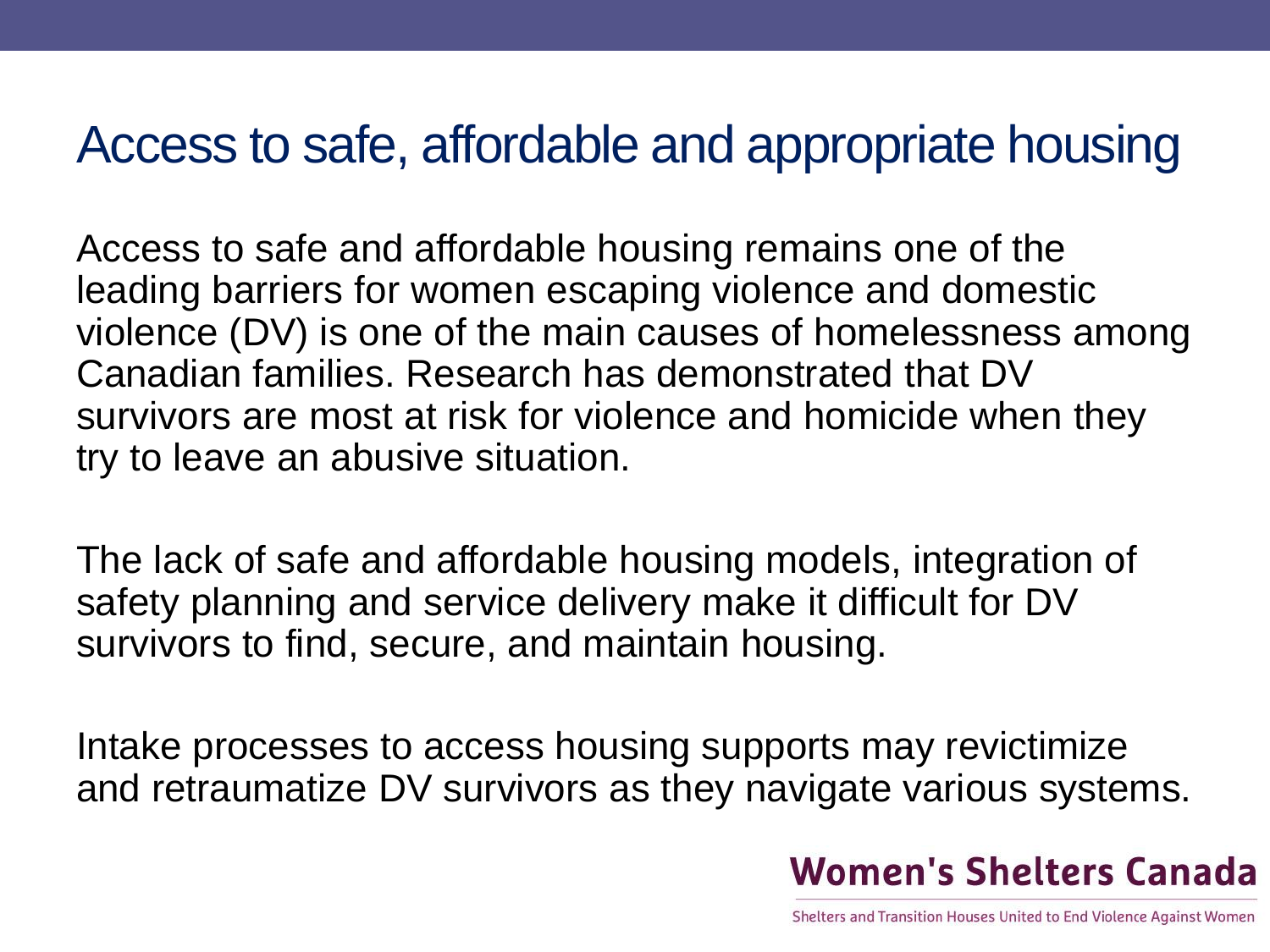## DV survivors at risk for housing instability and homelessness

- The link between domestic violence and homelessness is well documented.
- Housing remains one of the leading barriers for women escaping violence.
- DV is one of the main causes of homelessness among Canadian families.
- Women escaping violence are at high risk for escalating violence, homicide as well as housing instability and homelessness (intimate and systemic violence).

IPV researchers have documented that survivors' mental health (Post-traumatic Stress Disorder - PTSD, depression, anxiety, etc.) is exacerbated by housing instability, which makes it difficult for survivors to maintain their housing and puts them at risk for homelessness (Rollins et al. 2012). **Women's Shelters Canada**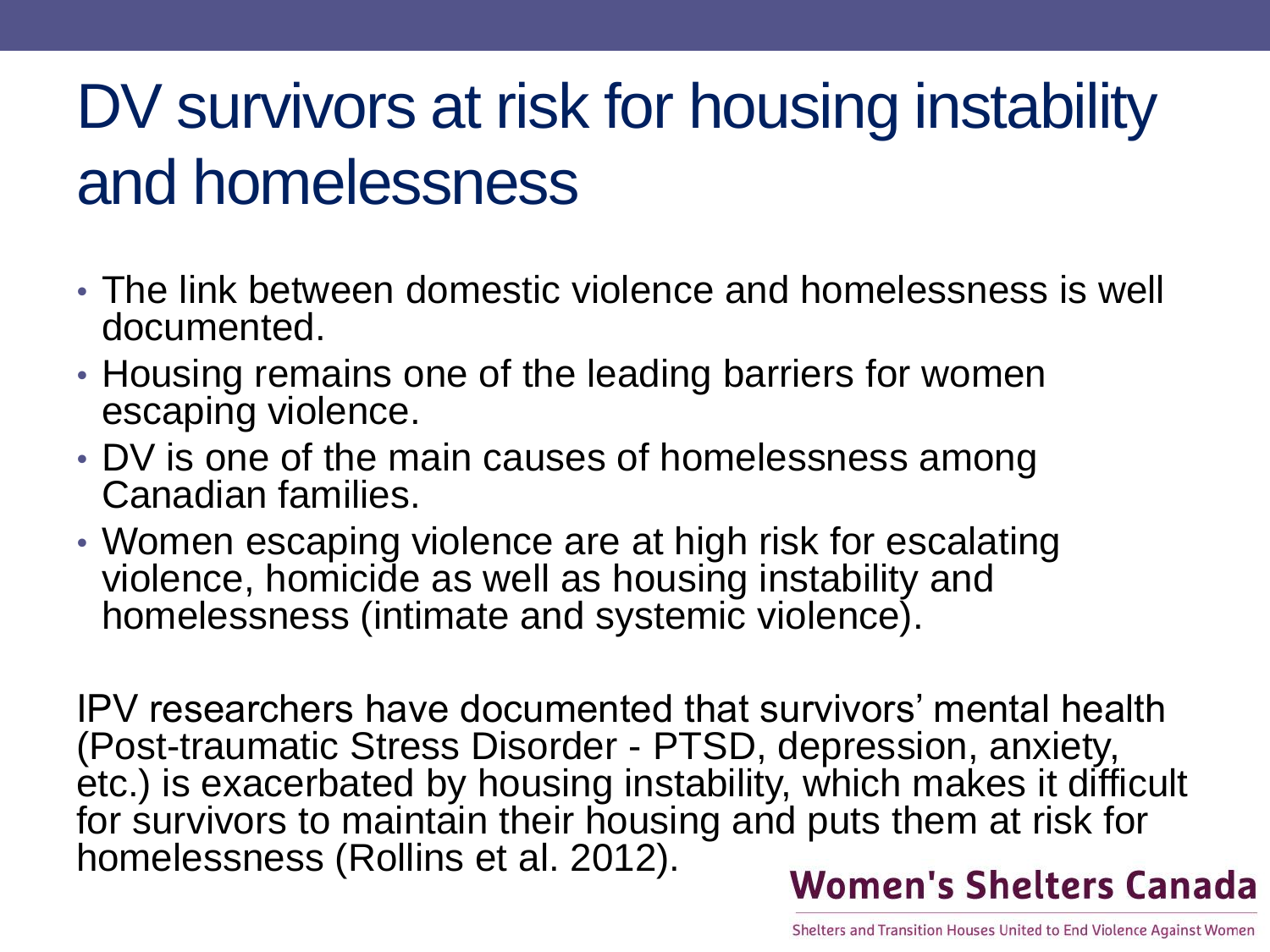### Barriers to Social and Affordable Housing

- Survivors are vulnerable to homelessness as they wait for a unit to open up even with the Special Priority Status
- SPP eligibility criteria requires "proof" of abuse and cohabitation may be barriers to gaining status; can be revictimizing/traumatizing for DV survivors (housing staff not trained to work with trauma survivors)
- Systemic discrimination within social housing towards survivors of domestic violence, racism and misogyny (Indigenous, immigrant and transgender women)
- Contradictions within systems (social assistance, child welfare and social housing)

#### **Women's Shelters Canada**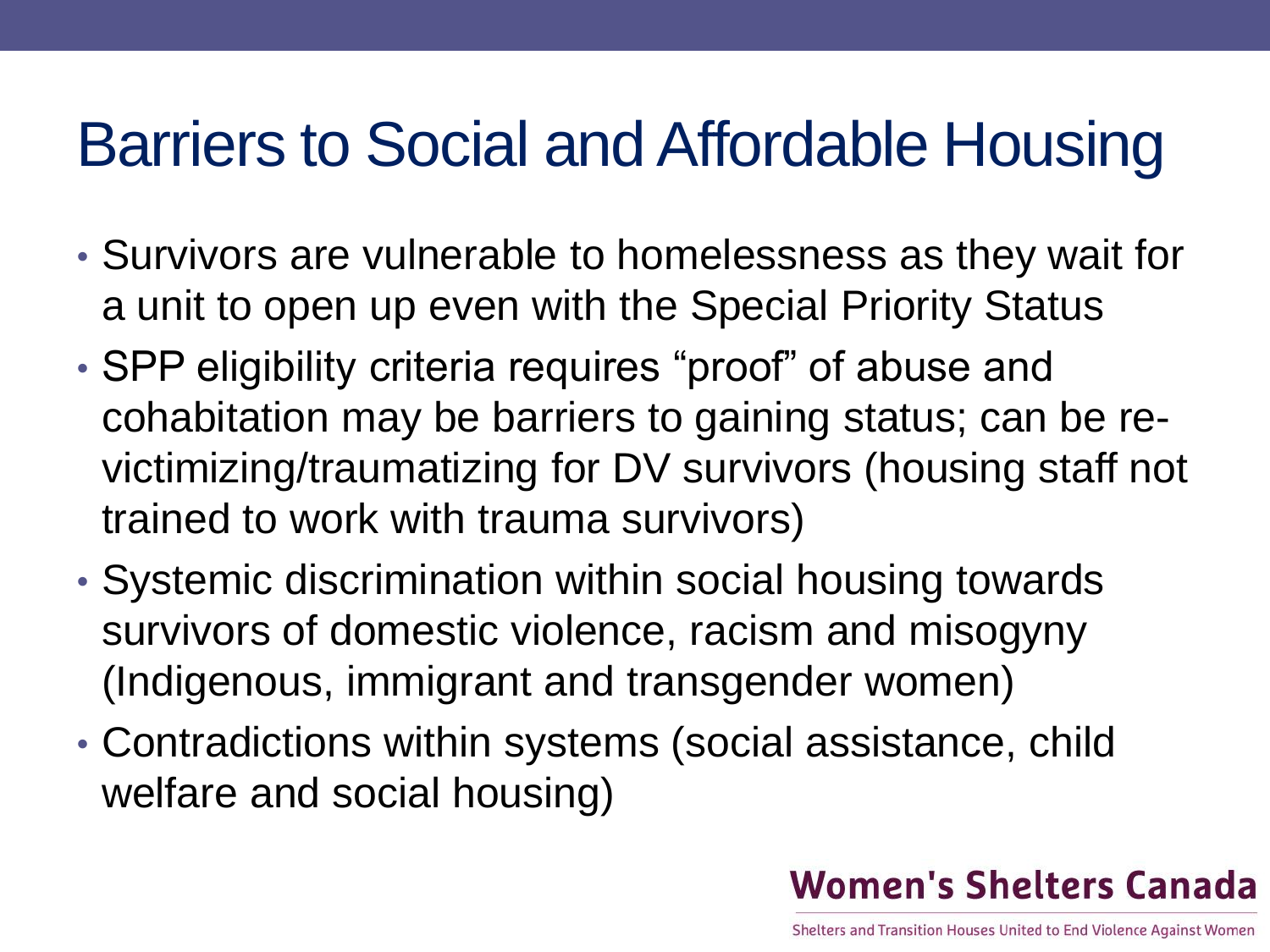## Women's Invisible Homelessness

- Women's homelessness is vastly underestimated and often hidden.
- Homeless Partnering Strategy 2017 report: national data collected through the Homeless Individuals and Families Information System (HIFIS) and did not count women staying in VAW shelters as part of the homeless population.
- "The risks of violence associated with homelessness even extend into the shelter system for many women, which may also explain their avoidance of accessing these spaces and contribute to the relative invisibility of their condition" (Kirkby and Mettler 2016:114).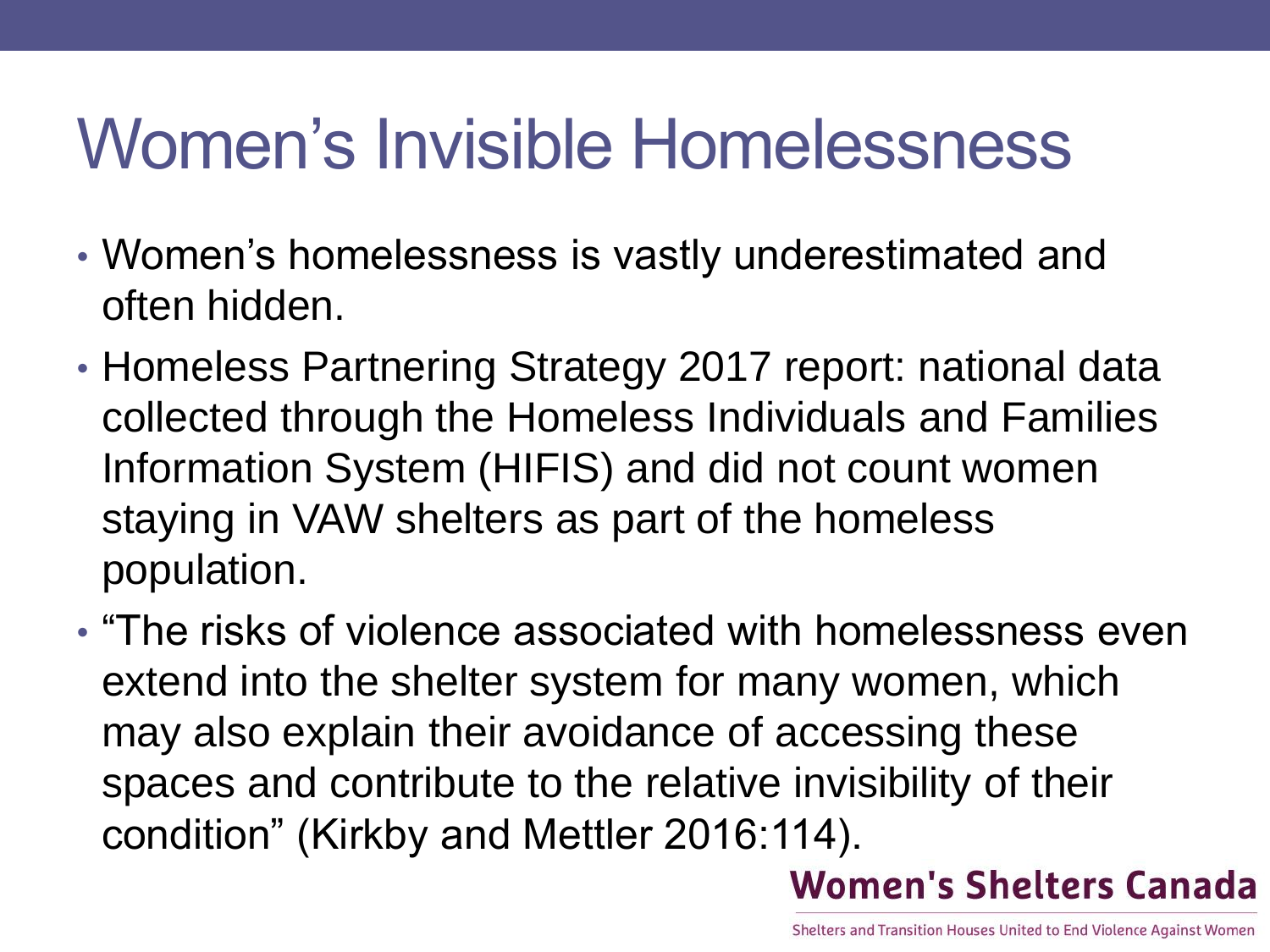## Limitations of data collection

"[I]f you're looking at individuals who [have] chronic or frequent episodes of homelessness, women don't always fall into the data. They purposely stay out of the data because if they have kids, they lose their kids" (Louis Sorin, CEO, End Homelessness Winnipeg, cited in Drabble 2017: 12).

Many reasons why women "stay out of the data"

- Concerns over safety in mixed gender shelters
- Lack of DV supports at mixed gender shelters
- Some mixed gender shelters do not admit women fleeing violence
- Avoid various social services to avoid apprehension of children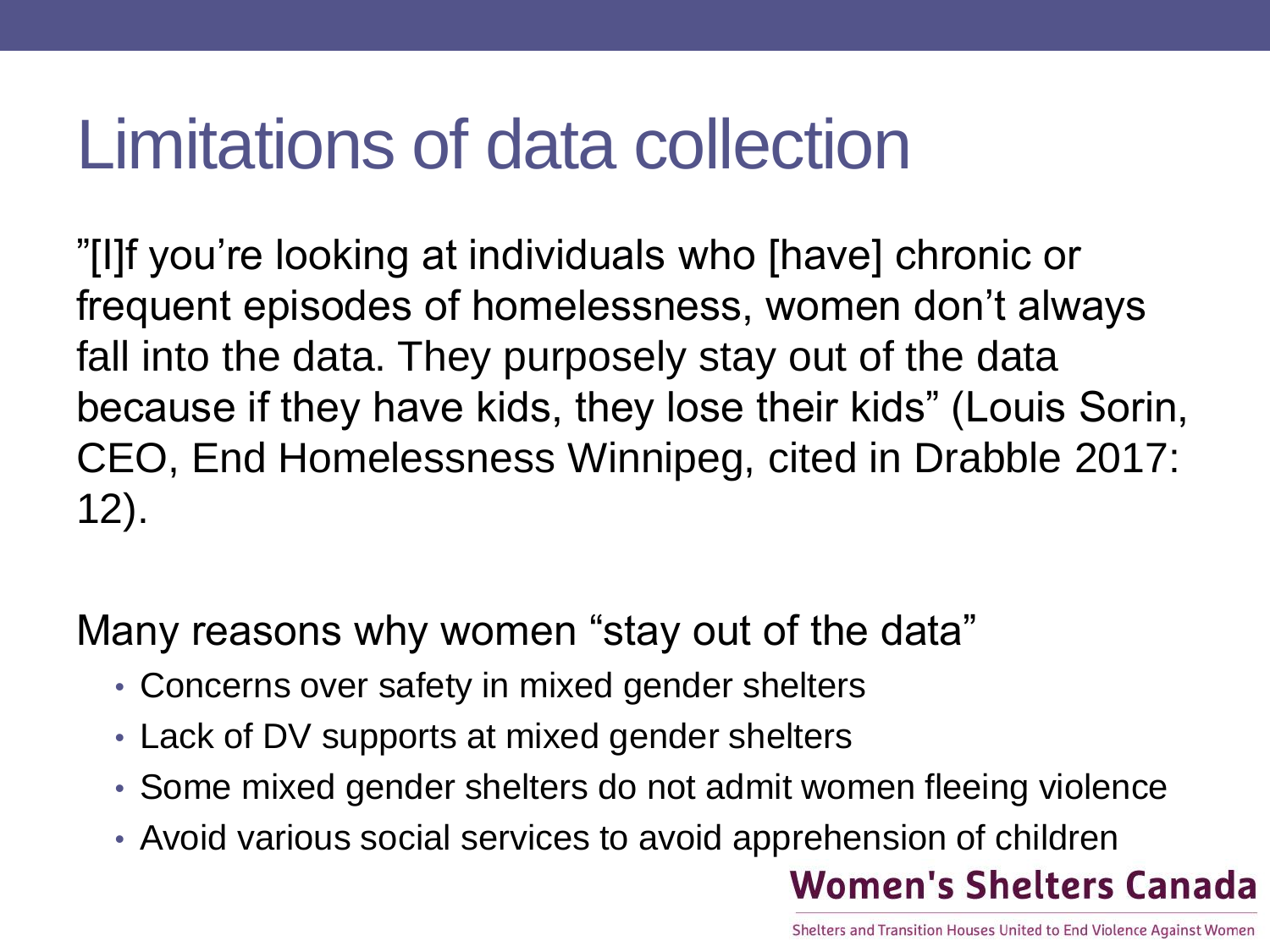## Recommendations to the National

## Housing Strategy #1, 2

Incorporate an intersectional human rights gender approach that recognizes the links between the lack of housing, homelessness, poverty, economic insecurity, colonization, racism, ableism, child intervention, and violence against women (VAW). An intersectional analysis of race, gender, class, sexuality, ethnicity, age, immigration status, and disability is necessary to develop solutions that meet the needs of women living at different intersections;

Require current funding definitions of homelessness to be more inclusive of women, recognizing that their homelessness is invisible and that:

- Women who experience violence in their own homes are homeless;
- women who flee violence are homeless;
- women who stay in women's shelters are homeless;
- women who couch surf with family, friends, and strangers are homeless.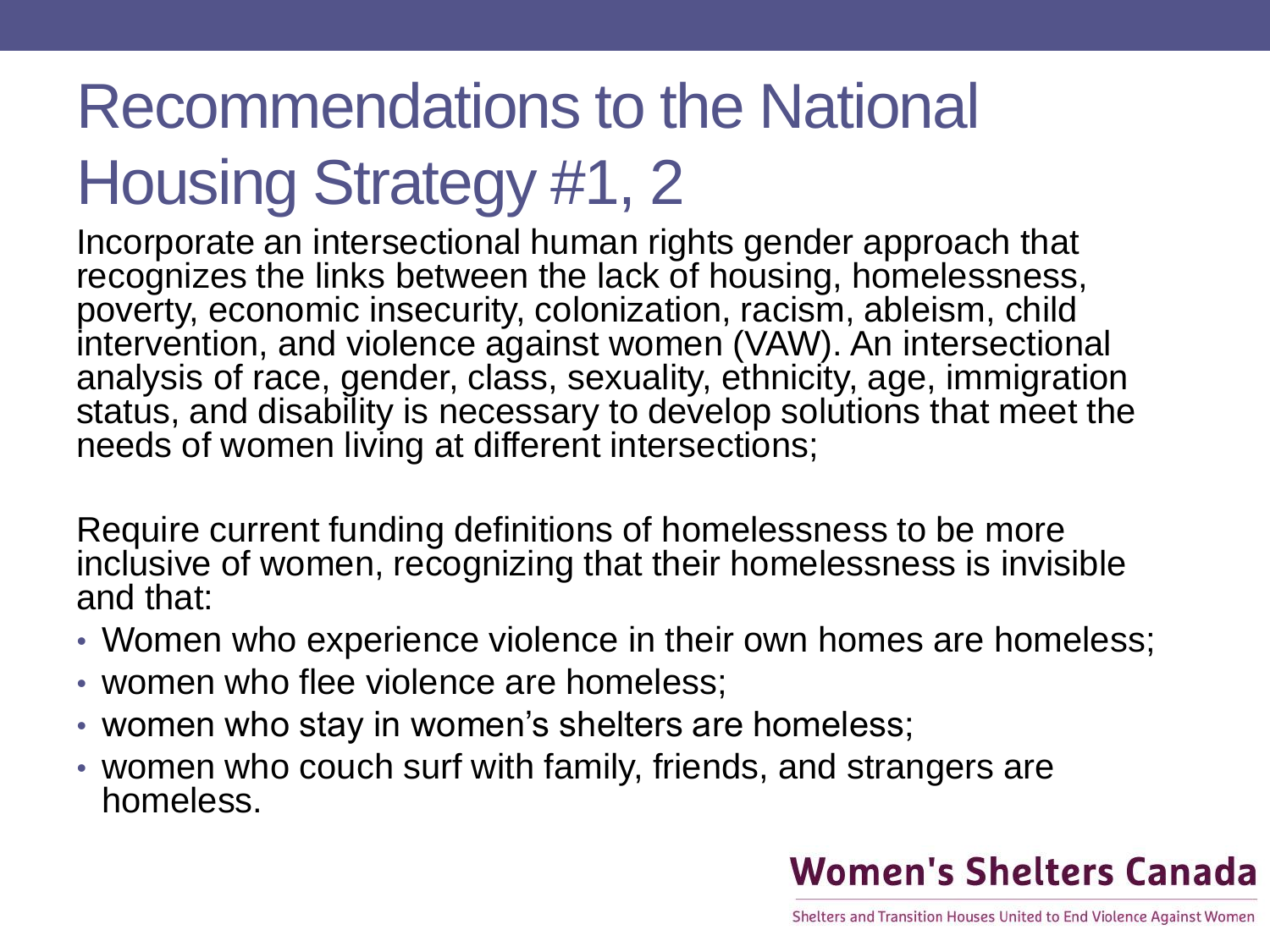

Create an Indigenous Housing Strategy that responds to the specific needs of Indigenous women and their families both on and off reserve, including co-operative housing and a provision that services are integrated at the beginning (e.g. child care, space for ceremony, collective kitchens, trauma-informed design);

Significantly increase the supply of social housing units and require that a minimum of 25% of units in all projects funded by the National Housing Strategy be fully accessible for women with disabilities and their families using principles of universal design;

Incorporate flexibility to make it easier to provide a continuum of housing services specific to meet regional needs. This is especially important in Northern, rural, and isolated communities where housing services are more limited;<br>Women's Shelters Canada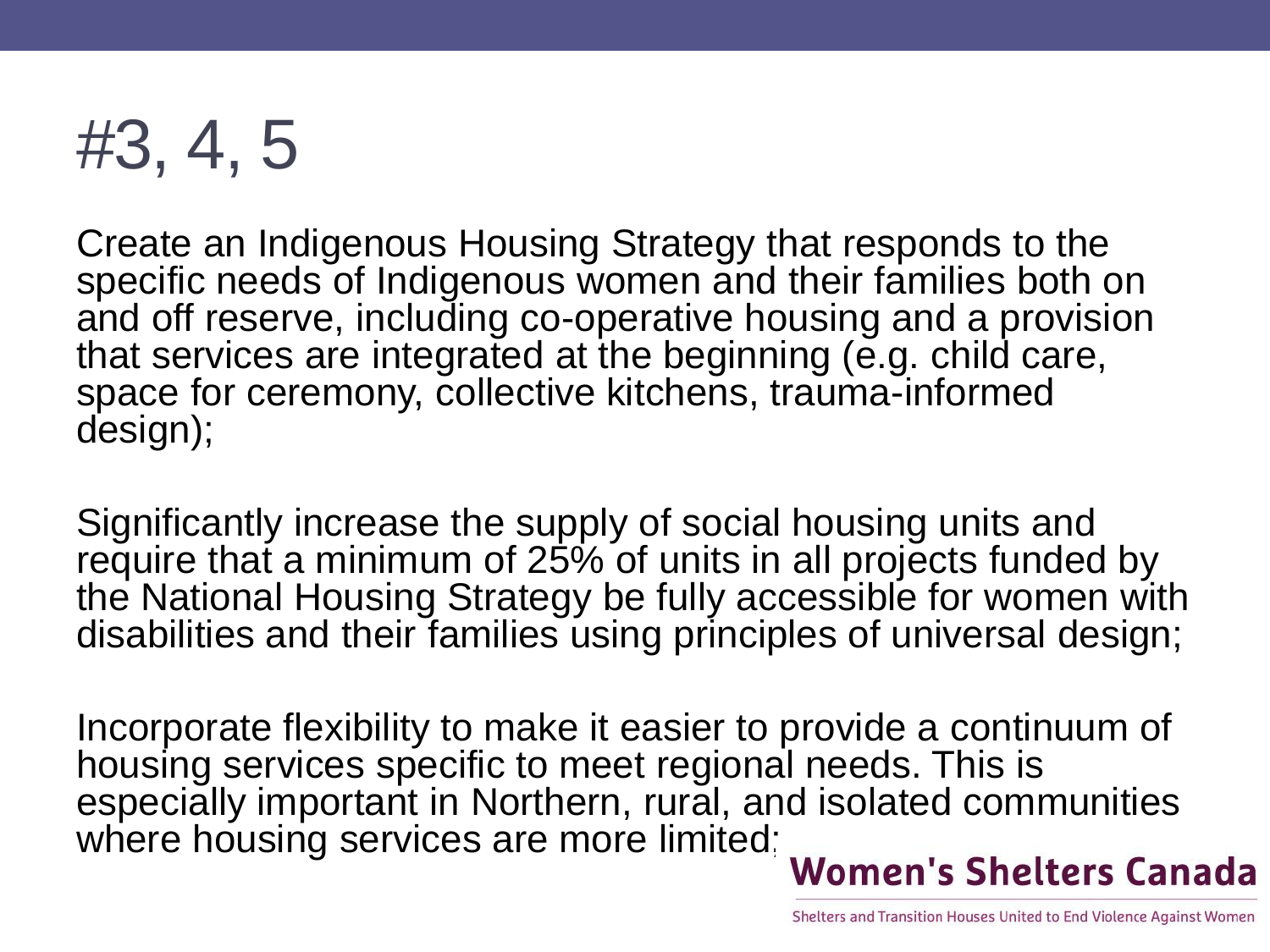# National Housing Fund #6, 7, 8

Re-establish the shelter enhancement fund and dedicate 10% (\$50 million per year) in the National Housing Fund for shelters and additional funds for a continuum of housing for genderbased violence survivors;

Ensure that the shelter enhancement fund reflects the specific needs of VAW shelters, is distributed equitably, and accounts for regional differences including the costs associated with repairs, renovations, and builds to bring access to shelters to a national standard;

Include women survivors who are fleeing violence from nonpartner family members, landlords, caregivers, and support workers on whom they depend for resources and housing; **Women's Shelters Canada**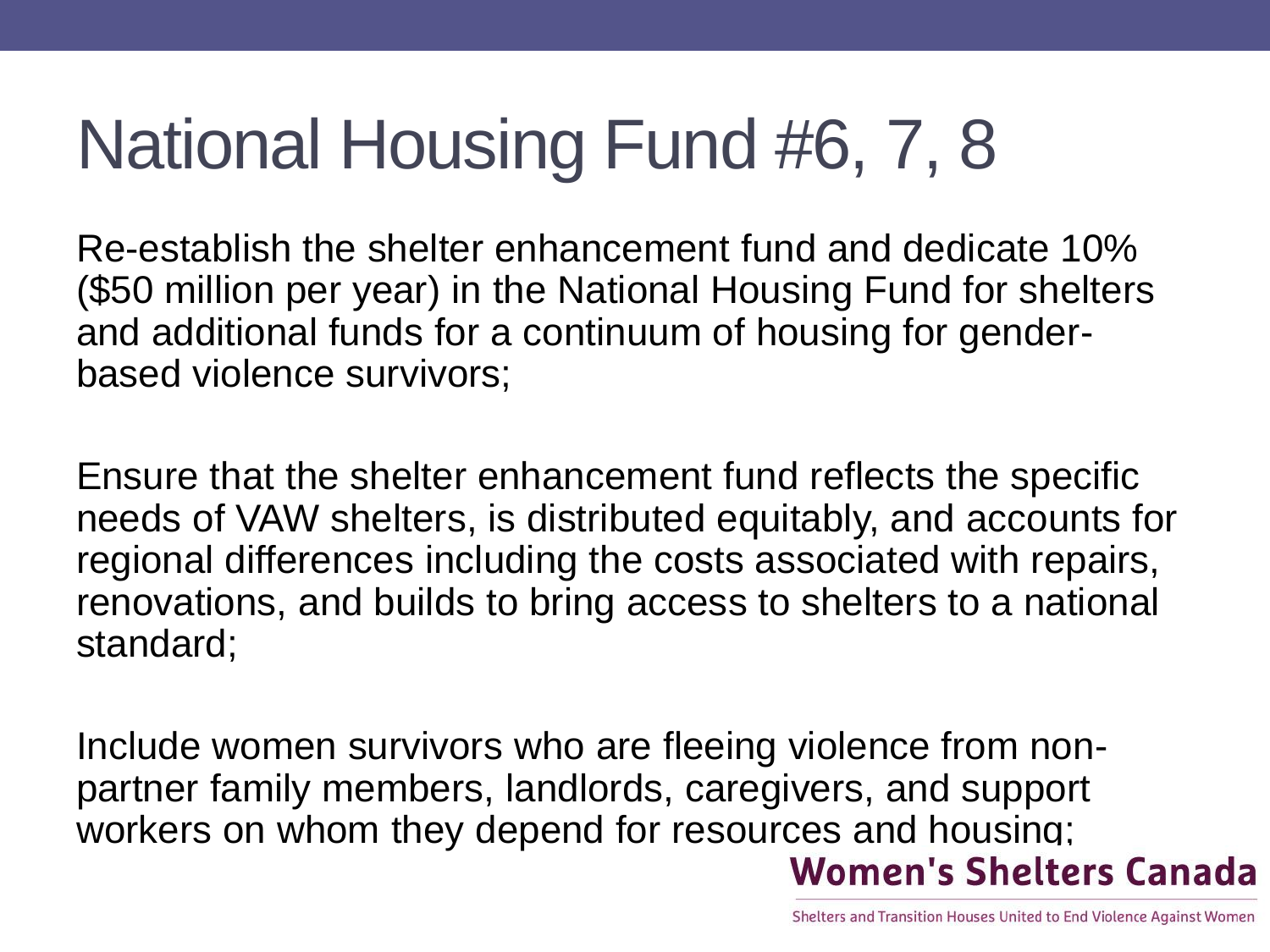## #9, 10, 11

#### **Investment in Affordable Housing**

• Ensure there are dedicated funds in the agreements negotiated with the provinces and territories for shelters and a continuum of housing, including second stage/transitional and permanent supportive housing, for gender-based violence survivors;

#### **Homelessness Partnering Strategy (HPS)**

- Address the limitations and inconsistencies across the provinces, territories and regions of the current community entity funding model and set parameters for operating funding so that women's shelters and organizations can apply directly to the federal government for HPS funding;
- Support a continuum of housing beyond Housing First, including dedicated funding for permanent, temporary, and supportive housing provided by VAW services (including second stage/transitional housing) that serves survivors of violence and women coping with mental health and addictions. Additionally, there is a pressing need to support housing that is trauma-informed, low-barrier, and based on practices of harm reduction.